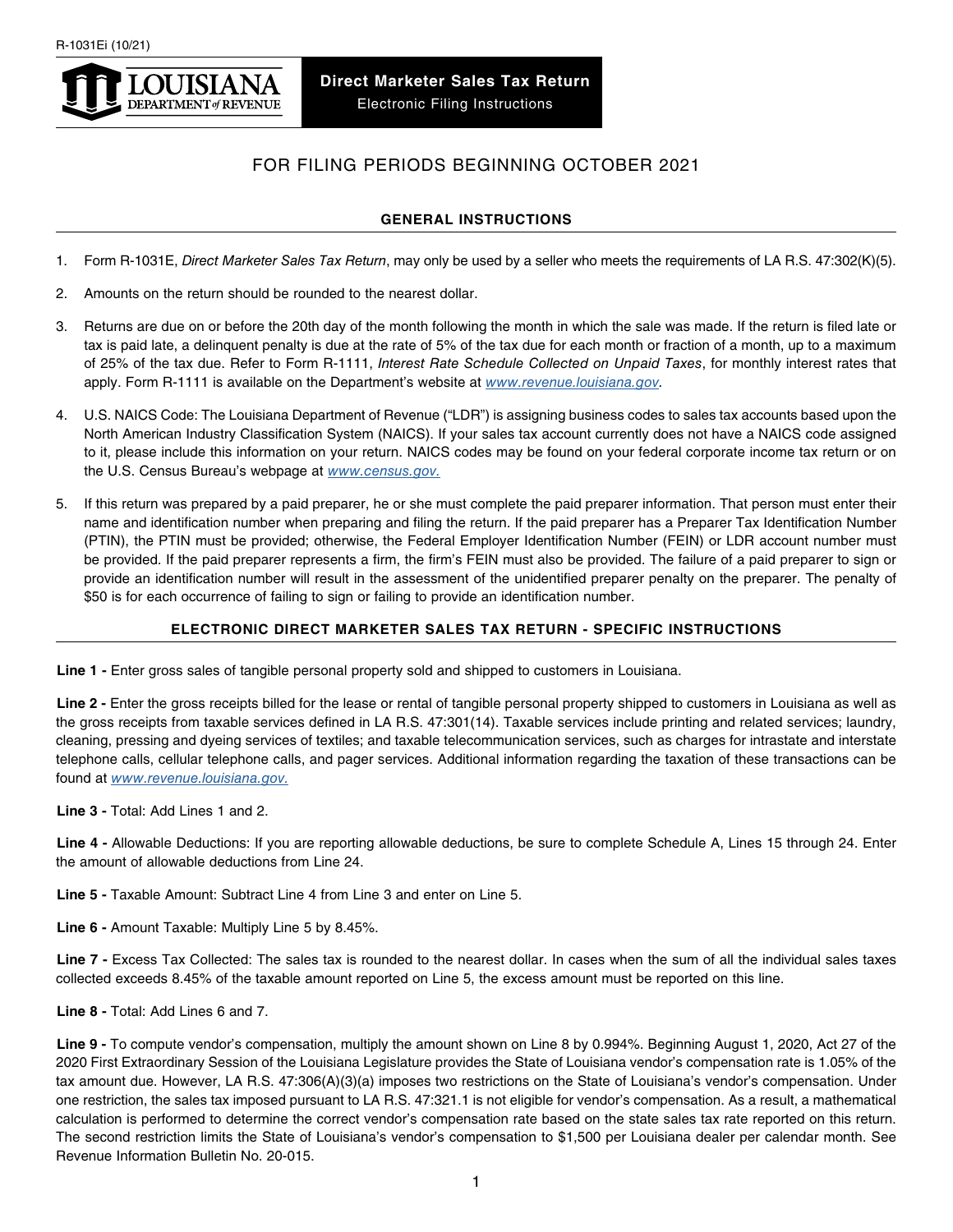#### **ELECTRONIC DIRECT MARKETER SALES TAX RETURN - SPECIFIC INSTRUCTIONS** *(continued)*

Vendor's compensation as provided by LA R.S. 47:306(A)(3)(a) is allowed only when the dealer remits all sales tax as shown due on the return. Partial vendor's compensation for a partial payment of sales tax due is not allowed.

**Line 10 -** Net Tax Due: Subtract Line 9 from Line 8.

**Line 10A -** Taxpayers may donate to The Louisiana Military Family Assistance Fund by entering the amount of the donation on Lines 25A and 25B and entering the total of those donations on Lines 25 and 10A. Donations can be made by: 1) contributing all or any portion of the vendor's compensation listed on Line 9; or 2) paying an amount in addition to the net tax due on Line 10 of this return. The amount entered on Line 10A must equal Line 25.

Line 11 - Penalty: A return becomes delinquent on the day after the due date as discussed in the General Instructions above. If the return is filed late, a delinquent penalty of 5 percent for each 30 days or fraction thereof of delinquency, not to exceed 25 percent of the net tax due on Line 10 is due.

**Line 12 -** Interest: If the remittance is made after the due date, multiply Line 8 by the applicable interest rate. Refer to Form R-1111 for monthly interest rates that apply. Form R-1111 is available on the Department's website at *[www.revenue.louisiana.gov.](http://www.revenue.louisiana.gov)*

**Line 13 -** Total Due: Enter the sum of Line 10, 10A, 11 and 12. You can pay your Louisiana Sales Tax at *[www.revenue.louisiana.gov/](http://www.revenue.louisiana.gov/latap) [latap.](http://www.revenue.louisiana.gov/latap)* You can also pay by credit card over the internet or by phone. Visit *[www.acipayonline.com](http://www.acipayonline.com)* or call 1-800-2PAYTAX (1-800-272- 9829).

**Line 14 -** Total number of transactions with Louisiana customers in the reporting period: Enter the number of transactions billed to Louisiana customers in the current reporting period.

## **INSTRUCTIONS FOR ALLOWABLE DEDUCTIONS- SCHEDULE A**

NOTE – *Instructions for Lines 15 through 23. Enter the sales amounts for the reporting period in the spaces provided in the total sales column. Multiply these sales amounts by the percent factor appearing in the middle column and enter the result in the Sales Deduction*  space appearing in the right-hand column. The sales amount must also be included on Line 1 or 2 for allowable deductions claimed *on Schedule A.* 

**Line 15 -** Enter sales of prepaid calling services and prepaid wireless calling services as defined by LA R.S. 47:301(16)(d).

**Line 16 -** Enter the sale, importation, lease or rental of manufacturing machinery and equipment by a qualifying manufacturer, as defined by LA R.S. 47:301(3)(i). In order for the transaction to be exempted, Form R-1071, *Manufacturer's Exemption Certificate*, is required from the purchaser.

Line 17 - Enter sales to agencies, branches or instrumentalities of the U.S. Government, State of Louisiana, or any political subdivision of Louisiana. U.S. governmental agencies location in Louisiana must supply documentation of its exempt status to the vendor. In order for transactions with the State of Louisiana and its political subdivision to be exempted, Form R-1056, *Certificate of Sales/Use Tax Exemption/Exclusion of Purchases by a Political Subdivision of the State of Louisiana, or* Form R-1356L, *Sales Tax Exemption for Purchases by the Federal Government,* must be supplied to the vendor.

**Line 18 -** Enter sales of prescription drugs. All drugs must be prescribed by a physician and used exclusively for the treatment of diseases.

**Line 19 -** Enter sales of food items for further preparation and consumption in the home. Qualifying items include, but are not limited to, meats, pastries, cookies, candy, flour, spices, coffee, rice, and pasta. Gift packages of food items that include non-food items of tangible personal property are not eligible for the deduction. These items include re-usable baskets and similar containers, serving trays, cups and souvenirs.

Line 20 - Enter sales to registered Louisiana dealers who properly document their exempt status with a completed Form R-1064, *Louisiana Resale Certificate.*

**Line 21 -** Enter cash discounts, sales returns and allowances that have not already been deducted from the sales reported on Line 1 or leases, rentals or services reported on Line 2.

**Line 22 -** Enter sales of tangible personal property sold to lease/rental dealers for lease or rental in arm's length transactions. Lease/ rental dealers must claim an exemption using Form R-1344, *Purchases of Tangible Personal Property for Rent or Lease Sales Tax Exemption Certificate*, and must be registered to collect and remit sales taxes on all rental receipts.

Line 23 - Enter the total from Schedule A-1, Line 21. See Schedule A-1 instructions on page 3.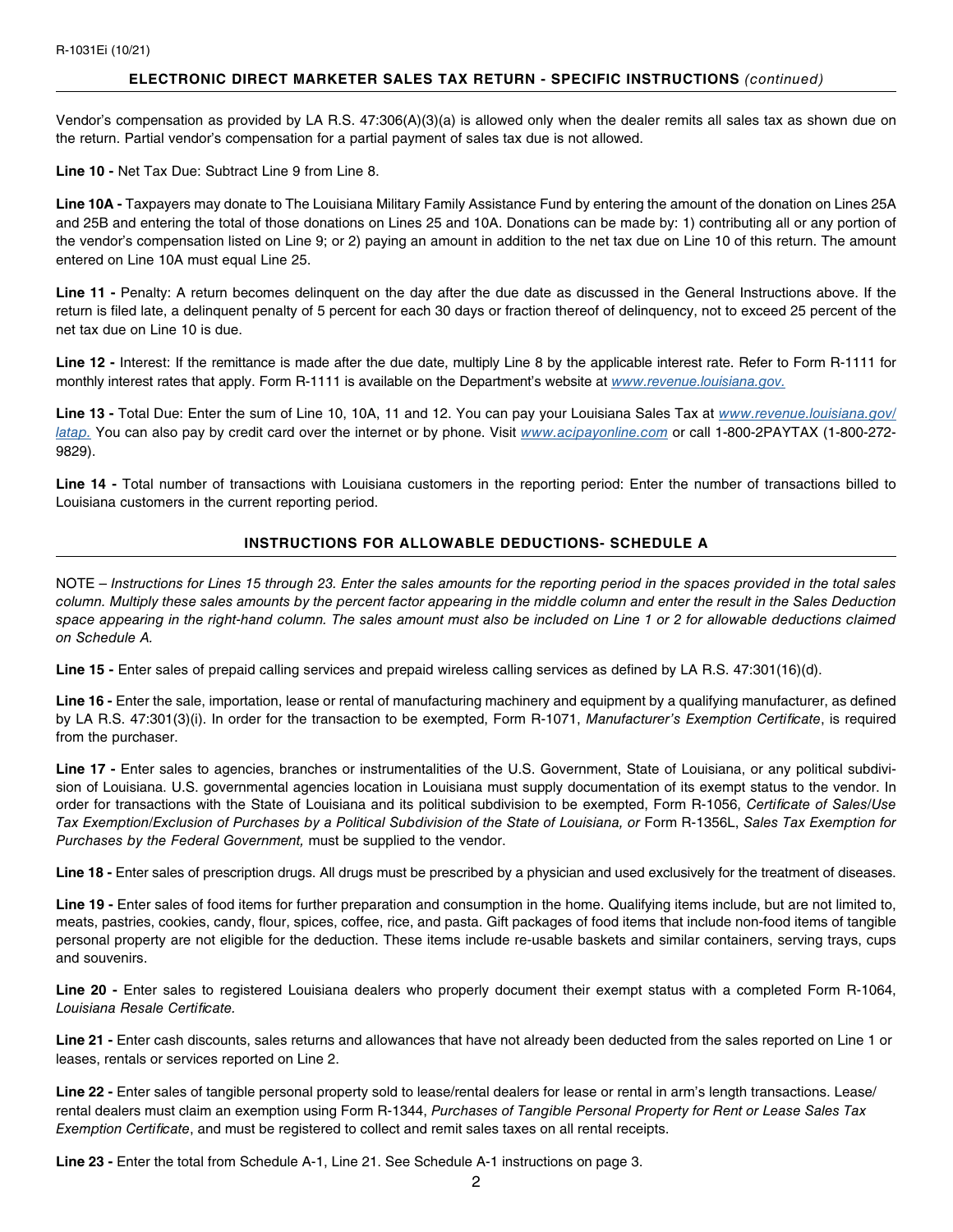#### **INSTRUCTIONS FOR ALLOWABLE DEDUCTIONS - SCHEDULE A** *(continued)*

**Line 24 -** Add Lines 15 through 23 (Sales Deduction Column) and enter here and on Line 4. **No item can be included as a deduction unless the item has been included on either Line 1 or 2.**

**Line 25A -** Enter the amount of vendor's compensation that is to be donated to The Louisiana Military Family Assistance Fund. Line 25A cannot exceed Line 9.

**Line 25B -** Enter any additional payment that is to be donated to The Louisiana Military Family Assistance Fund.

**Line 25 - Total -** Add Lines 25A and 25B; enter the total here and on Line 10A.

### **INSTRUCTIONS FOR SCHEDULE A-1**

- 1. In order to be exempted, the transaction must be included on Line 1 or 2.
- 2. Select the sales tax exemption code from the drop down box. Additional explanations of the sales tax exemptions can be found in the Sales Tax Exemption Table which is located at the end of these instructions.
- 3. Enter the total amount of all transactions for the selected exemption.
- 4. Select as many sales tax exemption codes as necessary to document exempt transactions.
- 5. Enter the total of Schedule A-1 on Line 23 of Schedule A.

*Questions about the completion of this return should be sent to [Sales.Inquiries@La.gov.](mailto:Sales.Inquiries%40La.gov?subject=)*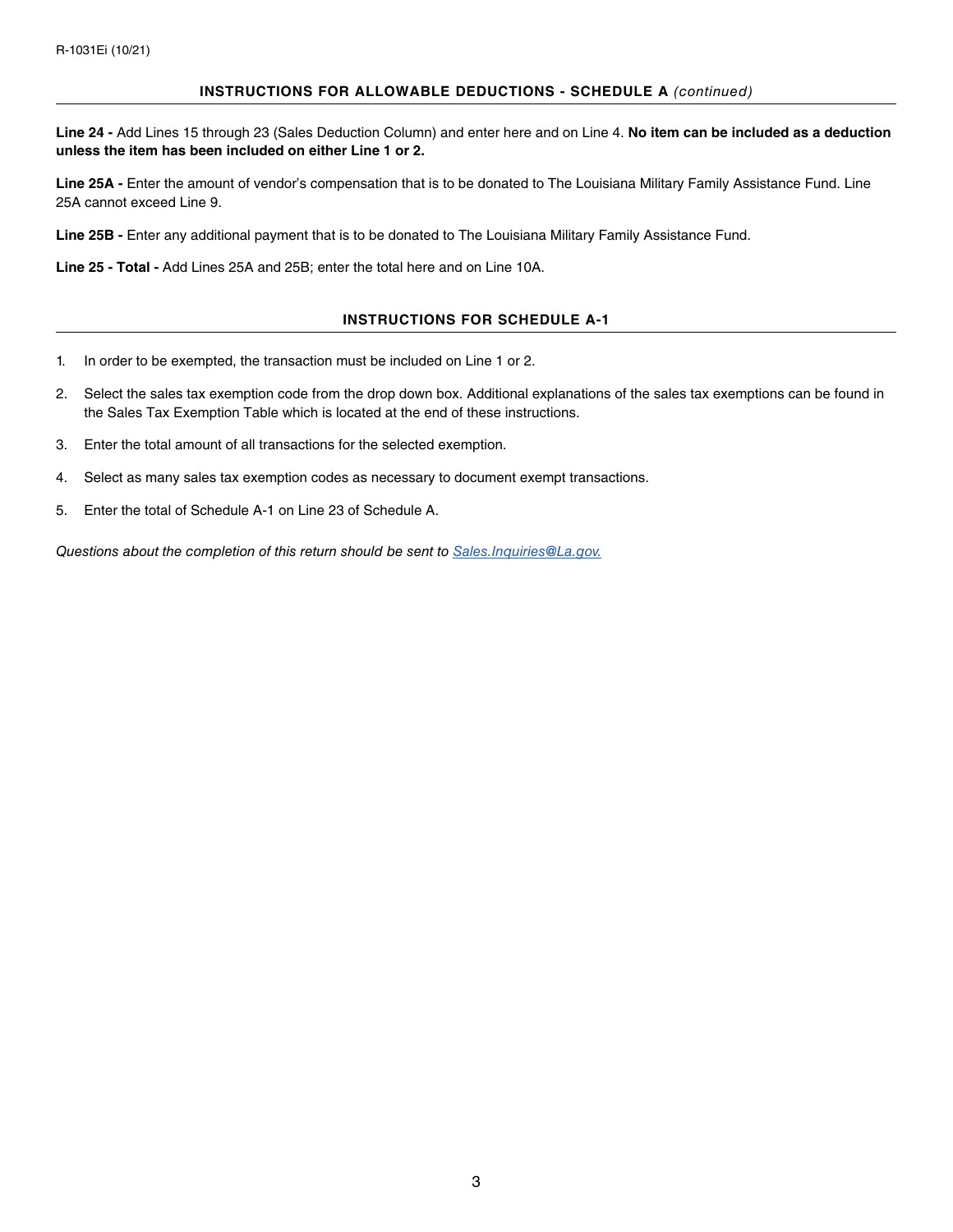| <b>SCHEDULE A-1</b><br>(Exempt Transactions)                                |                                                                                                                                                                                                                                                                                                                                                                                                                                                                                                                                                                          |                                             |                          |  |  |
|-----------------------------------------------------------------------------|--------------------------------------------------------------------------------------------------------------------------------------------------------------------------------------------------------------------------------------------------------------------------------------------------------------------------------------------------------------------------------------------------------------------------------------------------------------------------------------------------------------------------------------------------------------------------|---------------------------------------------|--------------------------|--|--|
| Louisiana<br><b>Revised Statute</b>                                         | <b>Description</b>                                                                                                                                                                                                                                                                                                                                                                                                                                                                                                                                                       | <b>Exemption</b><br>Certificate<br>Required | <b>Exemption</b><br>Code |  |  |
| <b>Agricultural, Forestry and Fishing</b>                                   |                                                                                                                                                                                                                                                                                                                                                                                                                                                                                                                                                                          |                                             |                          |  |  |
| 47:301(16)(f)                                                               | Pharmaceuticals administered to livestock used for agricultural purchases. Must have approved<br>Form R-1091, Commercial Farmer Certification.                                                                                                                                                                                                                                                                                                                                                                                                                           | R-1007                                      | 1087                     |  |  |
| 47:301(10)(e)<br>47:305(A)(3)<br>47:305(A)(4)(b)(i)<br>47:305(A)(4)(b)(iii) | Sales of raw agricultural commodities to be utilized in producing crops or animals for market.<br>Includes the sales of feed and feed additives sold for agricultural or commercial purposes.<br>Commercial purposes include purchasing, producing, or maintaining of animals including<br>breeding stock, for resale. The sale of feed for animals held for personal use are not exempt and<br>are subject to state sales tax. See Code 5004 for sales of feed and feed additives for business<br>use. Must have approved Form R-1091, Commercial Farmer Certification. | R-1007                                      | 5003                     |  |  |
| 47:305(A)(4)(b)(ii)                                                         | Sales of feed and feed additives for animals used for business purposes.                                                                                                                                                                                                                                                                                                                                                                                                                                                                                                 | R-1097                                      | 5004                     |  |  |
| 47:305(A)(5)(a)                                                             | Sales of materials, supplies, equipment, fuel and related items other than vessels used in the<br>production and harvesting of crawfish.                                                                                                                                                                                                                                                                                                                                                                                                                                 | R-1319                                      | 5005                     |  |  |
| 47:305(A)(5)(b)                                                             | Sales of bait and feed used in the production and harvesting of crawfish.                                                                                                                                                                                                                                                                                                                                                                                                                                                                                                | R-1319                                      | 5006                     |  |  |
| 47:305(A)(6)                                                                | Sales of materials, supplies, equipment, fuel, bait, and related items other than vessels used in<br>the production and harvesting of catfish.                                                                                                                                                                                                                                                                                                                                                                                                                           | R-1387                                      | 5007                     |  |  |
| 47:305(D)(1)(f)<br>47:305.3                                                 | Sales of seeds, fertilizers and containers to farmers. Must have approved Form R-1091,<br><b>Commercial Farmer Certification.</b>                                                                                                                                                                                                                                                                                                                                                                                                                                        | R-1007                                      | 5016                     |  |  |
| 47:305.8                                                                    | Sales of pesticides to be used for agricultural purposes.                                                                                                                                                                                                                                                                                                                                                                                                                                                                                                                | R-1007                                      | 5040                     |  |  |
| 47:305.20                                                                   | Purchases of fishing boats, supplies, fuel, lubricants, and repairs for the boats by licensed<br>commercial fishermen.                                                                                                                                                                                                                                                                                                                                                                                                                                                   | R-1335                                      | 5057                     |  |  |
| 47:301(13)(c)<br>47:305.25(A)(1-2)<br>47:305.25(A)(3)                       | Sales of new farm equipment used in poultry production. Sales of certain rubber-tired farm<br>tractors, cane harvesters, cane loaders, cotton pickers, combines, hay balers, and attachments<br>and sprayers. Includes clippers, cultivators, discs, plows, spreaders, irrigation wells, drives,<br>motors, and equipment. Must have approved Form R-1091, Commercial Farmer Certification.                                                                                                                                                                              | R-1060                                      | 5059                     |  |  |
| 47:305.25(A)(4)<br>47:305.25(A)(5)                                          | Sales of other farm implements and equipment used for agricultural purposes in the production<br>of food and fiber and on the farm facilities used to dry or store grain or any materials used to<br>construct such on the farm facilities. Must have approved Form R-1091, Commercial Farmer<br>Certification.                                                                                                                                                                                                                                                          | R-1060                                      | 5061                     |  |  |
| 47:305.25(A)(6)<br>47:305.63                                                | Sales of polyroll tubing for commercial farm irrigation. Must have approved Form R-1091,<br>Commercial Farmer Certification.                                                                                                                                                                                                                                                                                                                                                                                                                                             | R-1007<br>R-1060                            | 5095                     |  |  |
| 47:305.24                                                                   | Purchases of feed, seed, and fertilizer by student farmers as provided in L.A. R.S. 47:305.24.                                                                                                                                                                                                                                                                                                                                                                                                                                                                           | R-1098                                      | 5107                     |  |  |
| General                                                                     |                                                                                                                                                                                                                                                                                                                                                                                                                                                                                                                                                                          |                                             |                          |  |  |
| 47:301(7)(f)<br>47:301(10)(q)(ii)<br>47:301(18)(e)(ii)                      | Sales, leases, and rentals of educational materials and equipment used for classroom<br>instruction to approved parochial and private and elementary and secondary schools.                                                                                                                                                                                                                                                                                                                                                                                              | R-1372                                      | 1018                     |  |  |
| 47:301(7)(g)<br>47:301(10)(r)<br>47:301(18)(f)                              | Sales, leases or rentals of tangible personal property by Boys State of Louisiana, Inc., and Girls<br>State of Louisiana, Inc.                                                                                                                                                                                                                                                                                                                                                                                                                                           | R-1059                                      | 1019                     |  |  |
| 47:301(8)(b)                                                                | Sales made to members of the Louisiana Assoc. of Independent Colleges and Universities.                                                                                                                                                                                                                                                                                                                                                                                                                                                                                  | R-1395                                      | 1024                     |  |  |
| 47:301(10)(c)(i)(aa)<br>47:301(18)(d)(i)                                    | Sales of materials for further processing into articles of tangible personal property for sale at<br>retail.                                                                                                                                                                                                                                                                                                                                                                                                                                                             | R-1064                                      | 1032                     |  |  |
| 47:301(10)(i)<br>47:301(18)(a)(i)                                           | Purchases of tangible personal property by food banks. Includes donations of food by retail<br>dealers.                                                                                                                                                                                                                                                                                                                                                                                                                                                                  | LDR letter                                  | 1041                     |  |  |
| 47:301(10)(o)                                                               | Purchases of fire-fighting equipment by volunteer fire departments or public fire departments.                                                                                                                                                                                                                                                                                                                                                                                                                                                                           | R-1359                                      | 1046                     |  |  |
| 47:301(10)(aa)(i)                                                           | Purchase of toys to donate to children by nonprofit organizations exempt from federal taxation<br>under IRC 501(c)(3).                                                                                                                                                                                                                                                                                                                                                                                                                                                   | R-1313                                      | 1055                     |  |  |
| 47:301(10)(cc)                                                              | Purchase of textbooks and course-related software by certain private postsecondary academic<br>institutions.                                                                                                                                                                                                                                                                                                                                                                                                                                                             | R-1372                                      | 1057                     |  |  |
| 47:301(13)(a)<br>47:305(C)                                                  | Market value of a like item traded in on a sale of tangible personal property.                                                                                                                                                                                                                                                                                                                                                                                                                                                                                           | No certificate<br>required                  | 1063                     |  |  |
| 47:301(3)(a)<br>47:301(13)(a)                                               | Separately stated finance charges and service charges.                                                                                                                                                                                                                                                                                                                                                                                                                                                                                                                   | No certificate<br>required                  | 1064                     |  |  |
| 47:301(16)(b)(iii)                                                          | Proprietary geophysical survey information or geophysical data analysis furnished under a<br>restricted use agreement.                                                                                                                                                                                                                                                                                                                                                                                                                                                   | No certificate<br>required                  | 1084                     |  |  |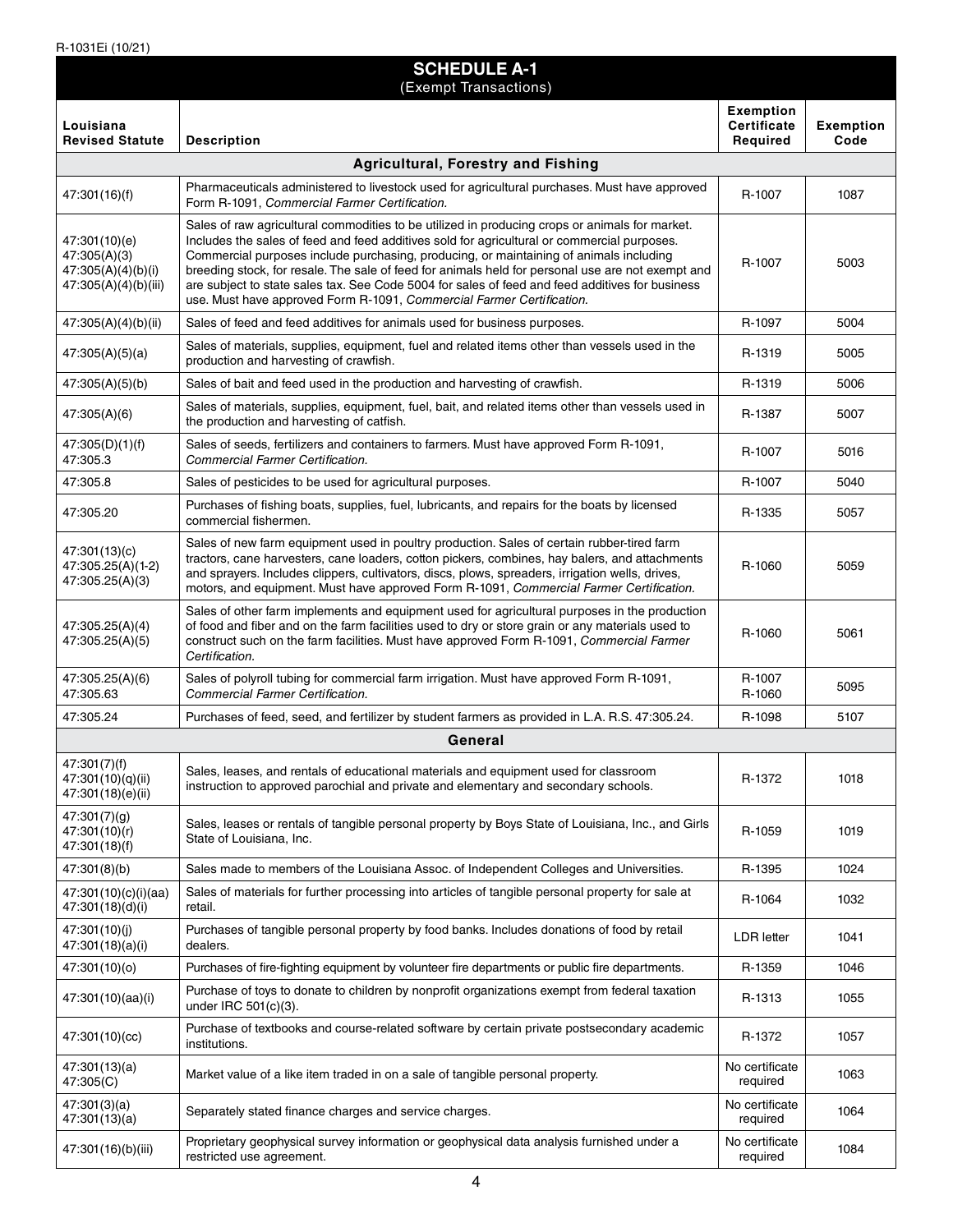| <b>SCHEDULE A-1Continued</b><br>(Exempt Transactions) |                                                                                                                                                                                                                                                                                                                              |                                             |                          |  |  |  |
|-------------------------------------------------------|------------------------------------------------------------------------------------------------------------------------------------------------------------------------------------------------------------------------------------------------------------------------------------------------------------------------------|---------------------------------------------|--------------------------|--|--|--|
| Louisiana<br><b>Revised Statute</b>                   | <b>Description</b>                                                                                                                                                                                                                                                                                                           | <b>Exemption</b><br>Certificate<br>Required | <b>Exemption</b><br>Code |  |  |  |
| <b>General</b> (continued)                            |                                                                                                                                                                                                                                                                                                                              |                                             |                          |  |  |  |
| 47:301(14)(b)(i)(aa)                                  | Admission charges to athletic events of colleges and universities, if qualifying under LA R.S.<br>39:467 or LA R.S. 39:468.                                                                                                                                                                                                  | No certificate<br>required                  | 1073                     |  |  |  |
| 47:301(14)(b)(iv)                                     | Admissions to camp and retreat facilities owned and operated by nonprofit organizations.                                                                                                                                                                                                                                     | <b>LDR</b> letter                           | 1076                     |  |  |  |
| 47:301(16)(b)(i)                                      | Stocks, bonds, notes or other obligations and securities. Nontaxable intangible property.                                                                                                                                                                                                                                    | No certificate<br>required                  | 1082                     |  |  |  |
| 47:301(16)(b)(ii)                                     | Qualifying sales of gold, silver, or numismatic coins, or platinum, gold or silver bullion.                                                                                                                                                                                                                                  | No certificate<br>required                  | 1083                     |  |  |  |
| 47:301(16)(e)                                         | Certain work products created by professionals licensed under Title 37 in the normal course of<br>their professional business. Work products that are duplicated without modification for sale to<br>multiple purchasers and sales of software are not included.                                                             | No certificate<br>required                  | 1086                     |  |  |  |
| 47:301(16)(g)                                         | Used factory built homes and 54% of price of new factory built homes.                                                                                                                                                                                                                                                        | No certificate<br>required                  | 1088                     |  |  |  |
| 47:301(10)(q)(ii)<br>47:301(18)(a)(i)                 | Sale or donation to a Louisiana school that meets the definition in LA R.S. 17:236 or to a public or<br>recognized independent institution of higher education of property originally purchased for resale.                                                                                                                  | R-1372                                      | 1099                     |  |  |  |
| 47:301(14)                                            | Separately stated transportation charges from the place of sale to the buyer's selected<br>destination.                                                                                                                                                                                                                      | No certificate<br>required                  | 1114                     |  |  |  |
| 47:303(B)                                             | Sales of motor vehicles subject to title and registration at OMV.                                                                                                                                                                                                                                                            | No certificate<br>required                  | 1115                     |  |  |  |
| 47:301(14)                                            | Fees and licenses not subject to Louisiana General Sales Tax.                                                                                                                                                                                                                                                                | No certificate<br>required                  | 1116                     |  |  |  |
| 47:301(14)                                            | Services not subject to Louisiana General Sales Tax (includes lottery sales, postage sales,<br>consulting fees, etc.).                                                                                                                                                                                                       | No certificate<br>required                  | 1117                     |  |  |  |
| 47:340.1                                              | Sales made through a marketplace and the sales tax was collected and remitted by a<br>marketplace facilitator. Gross sales made through marketplaces must be included on Line 1 of<br>the sales tax return.                                                                                                                  | No certificate<br>required                  | 1122                     |  |  |  |
| 47:301(7)(m)                                          | Lease or rental of tangible personal property for the purpose of re-lease or re-rental to short-<br>term equipment rental dealers with a NAICS of 532412 or 532310.                                                                                                                                                          | R-85005                                     | 1123                     |  |  |  |
| 47:305(D)(1)(u)                                       | Adaptive driving equipment and motor vehicle modifications prescribed by a physician, licensed<br>chiropractor, or driver rehabilitation specialist licensed by the state.                                                                                                                                                   | Prescription<br>required                    | 5029                     |  |  |  |
| 47:305.15                                             | Purchases by certain organizations that provide training for blind persons. Purchases made by<br>blind vendors.                                                                                                                                                                                                              | R-1355                                      | 5052                     |  |  |  |
| 47:305.38                                             | Purchases by sheltered workshops for persons with intellectual disabilities licensed by the La.<br>Dept. of Health.                                                                                                                                                                                                          | R-1327                                      | 5068                     |  |  |  |
| 47:305.46                                             | Purchases made with U.S. Dept. of Agriculture food stamp coupons and purchases made under<br>the Women, Infants, and Children's Program.                                                                                                                                                                                     | No certificate<br>required                  | 5076                     |  |  |  |
| 47:305.59(A)                                          | Sales or purchases of construction materials by Habitat for Humanity affiliates, Fuller Center<br>for Housing covenant partners and the Make It Right Foundation located in Louisiana when the<br>materials are for use in constructing new residences in Louisiana.                                                         | R-1324                                      | 5092                     |  |  |  |
| 47:305.66                                             | Sales to parish councils on aging.                                                                                                                                                                                                                                                                                           | R-1056                                      | 5098                     |  |  |  |
| 47:305.59(B)                                          | Sales of construction materials to certain animal shelters between October 1, 2021 and June<br>30, 2025, when construction begins between July 1, 2021, and June 30, 2025.                                                                                                                                                   | R-85001                                     | 5109                     |  |  |  |
| 47:302(D)                                             | Advertising services rendered by advertising businesses including but not limited to advertising<br>agencies, design firms, and print and broadcast media. Does not include advertising items that<br>are mass-produced.                                                                                                     | No certificate<br>required                  | 7009                     |  |  |  |
| 47:303.1                                              | Sales to direct pay permit holders (DP numbers) or for hire carriers (FH numbers).                                                                                                                                                                                                                                           | R-1013<br>R-1351                            | 7011                     |  |  |  |
| <b>Industry and Manufacturing</b>                     |                                                                                                                                                                                                                                                                                                                              |                                             |                          |  |  |  |
| 47:301(3)(k)                                          | Sales and purchases of tangible personal property consumed in the manufacturing process<br>(fuses, belts, felts, wires, conveyor belts, lubricants and motor oils) by logging, wood product<br>and paper manufacturers. Includes sales and purchases of repairs and maintenance of<br>manufacturing machinery and equipment. | R-1391                                      | 1011                     |  |  |  |